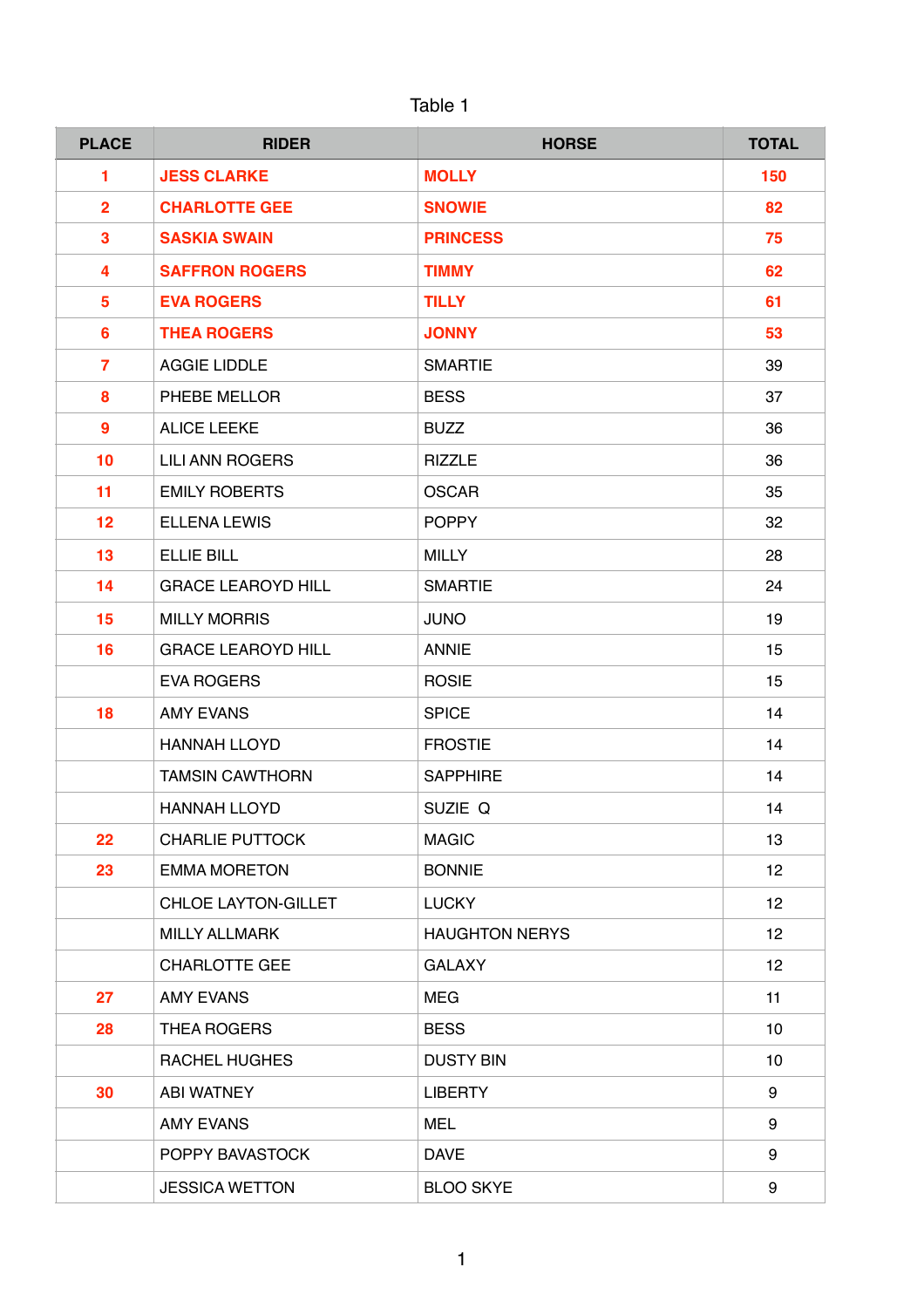| <b>PLACE</b> | <b>RIDER</b>                | <b>HORSE</b>               | <b>TOTAL</b>   |
|--------------|-----------------------------|----------------------------|----------------|
| 34           | <b>ALICE HOWLAND</b>        | <b>RIDGECROSS RAMBLER</b>  | 8              |
|              | <b>CHARLOTTE FENN</b>       | <b>SHANDY</b>              | 8              |
|              | <b>CHLOE CHESSELL</b>       |                            | 8              |
| 37           | <b>TOM MCGURN</b>           | <b>CANDY</b>               | $\overline{7}$ |
|              | <b>GEORGIA WOOD</b>         | <b>WILLIE</b>              | $\overline{7}$ |
|              | <b>ISAAC OWEN</b>           | <b>ELSA</b>                | $\overline{7}$ |
|              | SOPHIE DAVIES               | <b>CLOUD</b>               | $\overline{7}$ |
|              | <b>EDDIE ACTON</b>          | <b>BOBBIE</b>              | $\overline{7}$ |
| 42           | <b>MELISSA GRIFFITHS</b>    | <b>LITTON LETITIA</b>      | 6              |
|              | <b>HOLLY POWELL</b>         | <b>ANDANTA</b>             | 6              |
|              | MOLLY WOODWARD              | <b>JEDI KNIGHT</b>         | 6              |
|              | <b>JOANNA RUCK</b>          | <b>OSOREY ROLO</b>         | 6              |
|              | <b>DAISY BETHUNE</b>        | ROOKWOOD CAPTAIN           | 6              |
| 47           | <b>EMILY SANDERSON</b>      | <b>ARTY</b>                | 5              |
|              | <b>ELIN MILLS</b>           | <b>FRANKIE</b>             | 5              |
|              | <b>ILSA JONES</b>           | <b>HAWKHILL FLASH</b>      | 5              |
|              | <b>ELIN LEWIS</b>           | <b>POLLY</b>               | 5              |
|              | <b>ELIN LEWIS</b>           | <b>DOYLAN ILLUSION</b>     | 5              |
|              | <b>MEGAN WILLIAMS</b>       | <b>HAZEL</b>               | 5              |
| 53           | <b>OLYVIA NICHOLSON</b>     | <b>BESS</b>                | $\overline{4}$ |
|              | <b>SALLY WATNEY</b>         | <b>STAR</b>                | 4              |
|              | <b>ELLIE MAY HART</b>       | <b>NULA</b>                | 4              |
|              | ROSIE ACTON                 | ASK BOB                    | 4              |
|              | <b>HANNAH WILLIAMSON</b>    | <b>CONNIE</b>              | 4              |
|              | <b>ALEXA TEAGUE</b>         | <b>TOPSY</b>               | $\overline{4}$ |
|              | <b>ELLENA LEWIS</b>         | <b>WOODY</b>               | 4              |
|              | <b>ESME GUTHRIE</b>         | <b>MR PEANUTS</b>          | 4              |
| 61           | <b>ISABEL HARPER DAVIES</b> | <b>ANNIBROOK CHARLIE</b>   | 3              |
|              | <b>SASHA SHAW</b>           | <b>VARCOS LAST TEQUILA</b> | 3              |
|              | <b>JASMINE ASHLEIGH</b>     | <b>JUNO</b>                | 3              |
|              | LIVVY HATHAWAY              | <b>MILLON STAR</b>         | 3              |
|              | <b>HOLLY THOMAS</b>         | <b>HARRY</b>               | 3              |
|              | TOM MACARDLE SMITH          | <b>DRUMGILL FLYER</b>      | 3              |
|              | ALICE WOODWARD              | <b>BUCK</b>                | 3              |
|              | <b>SOPHIA LEWIS</b>         | <b>FROSTIE</b>             | 3              |